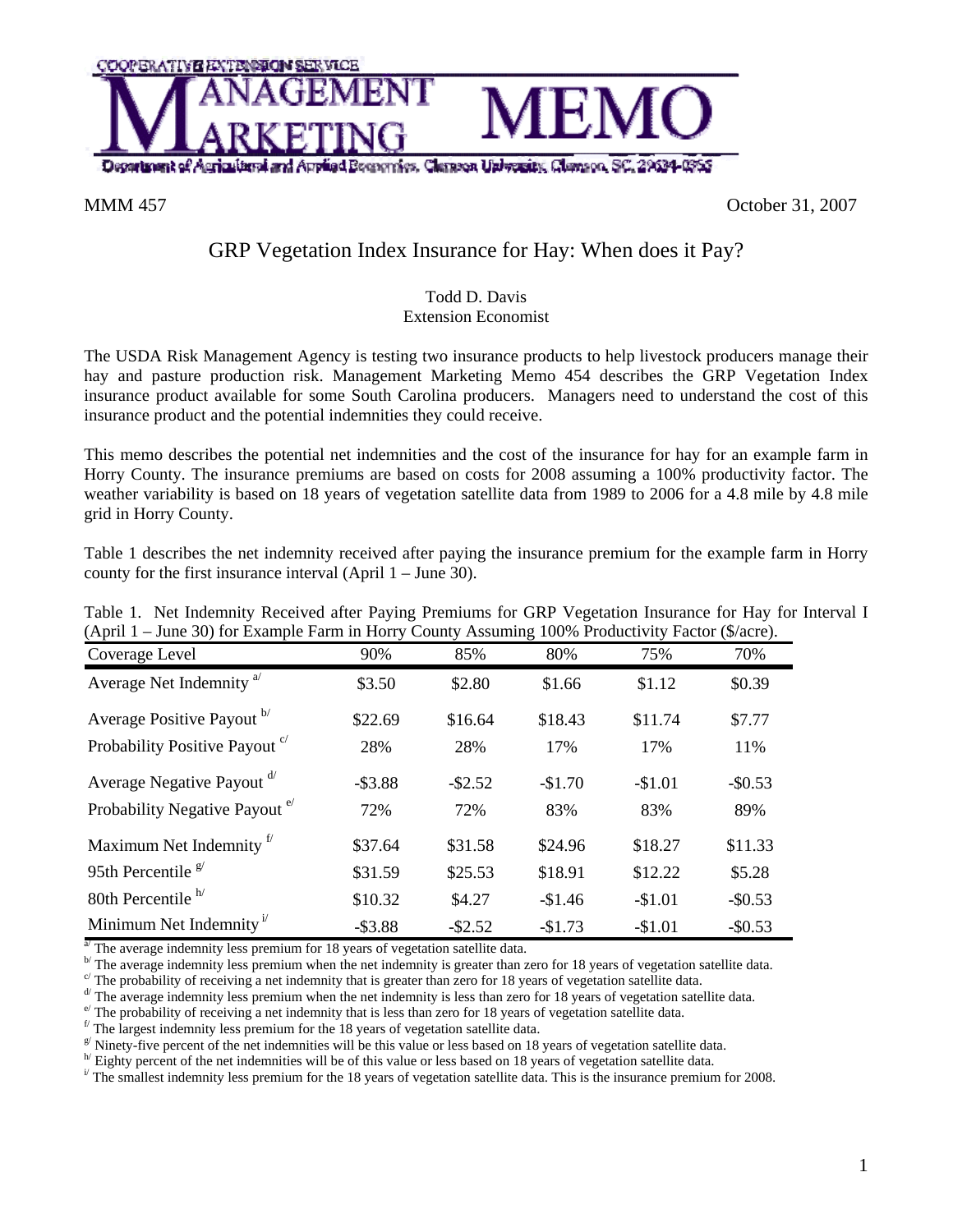Producers can insure at the 90%, 85%, 80%, 75% and 70% coverage level (Table 1). The average net indemnity is the average indemnity less premium for the 18 years of vegetation satellite data. On average, purchasing this insurance provides a positive return above the cost of the insurance due to the government's subsidy of the insurance premium (Table 1). The probability of receiving an indemnity that is greater than the premium ranges from 11% to 28% (Table). When an indemnity is paid that covers the premium, the amount ranges from \$7 - \$22 per acre (Table 1). However, there is a 72% to 89% probability that no indemnity will be paid or the indemnity will not cover the cost of the insurance (Table 1). The largest net indemnity paid based on 18 years of vegetation satellite data ranges from \$11 - \$37 per acre. The ninety-fifth and eightieth percentiles are listed in Table 1 to illustrate that 95 percent and 80 percent, respectively, of the net indemnities will be equal to or less than these values (Table 1). Managers need to understand that this insurance product will not provide an indemnity every year and there is a risk of paying an insurance premium with not receiving an indemnity. The minimum net indemnity is the cost of the insurance premium on a per acre basis.

Table 2 through Table 4 describes the net indemnities for Interval II through Interval IV. Each table is interpreted the same as Table 1. Notice that the cost of the insurance varies by the interval and the coverage level. You pay less for a lower coverage level but receive less risk protection.

| (July 1 – September 30) for Example Farm in Horry County Assuming 100% Productivity Factor (\$/acre). |            |            |            |          |          |  |  |
|-------------------------------------------------------------------------------------------------------|------------|------------|------------|----------|----------|--|--|
| Coverage Level                                                                                        | 90%        | 85%        | 80%        | 75%      | 70%      |  |  |
| Average Net Indemnity <sup>a</sup>                                                                    | \$4.85     | \$4.07     | \$3.00     | \$2.32   | \$1.38   |  |  |
| Average Positive Payout b                                                                             | \$24.93    | \$24.03    | \$22.40    | \$16.02  | \$13.08  |  |  |
| Probability Positive Payout <sup>c/</sup>                                                             | 33%        | 28%        | 22%        | 22%      | 17%      |  |  |
| Average Negative Payout d'                                                                            | $-$ \$5.18 | $-$ \$3.61 | $-$ \$2.55 | $-$1.59$ | $-$0.96$ |  |  |
| Probability Negative Payout <sup>e/</sup>                                                             | 67%        | 72%        | 78%        | 78%      | 83%      |  |  |
| Maximum Net Indemnity <sup>f</sup>                                                                    | \$43.41    | \$37.61    | \$31.19    | \$24.80  | \$18.02  |  |  |
| 95th Percentile $\frac{g}{g}$                                                                         | \$37.62    | \$31.81    | \$25.39    | \$19.00  | \$12.22  |  |  |
| 80th Percentile $h$ <sup><math>h</math></sup>                                                         | \$18.12    | \$12.31    | \$5.89     | \$2.06   | $-$0.96$ |  |  |

Minimum Net Indemnity<sup>1</sup> - \$5.22 - \$3.61 - \$2.62 - \$1.59 - \$0.96

Table 2. Net Indemnity Received after Paying Premiums for GRP Vegetation Insurance for Hay for Interval II (July 1 – September 30) for Example Farm in Horry County Assuming 100% Productivity Factor (\$/acre).

\*\*See Table 1 for explanation of footnotes.\*\*